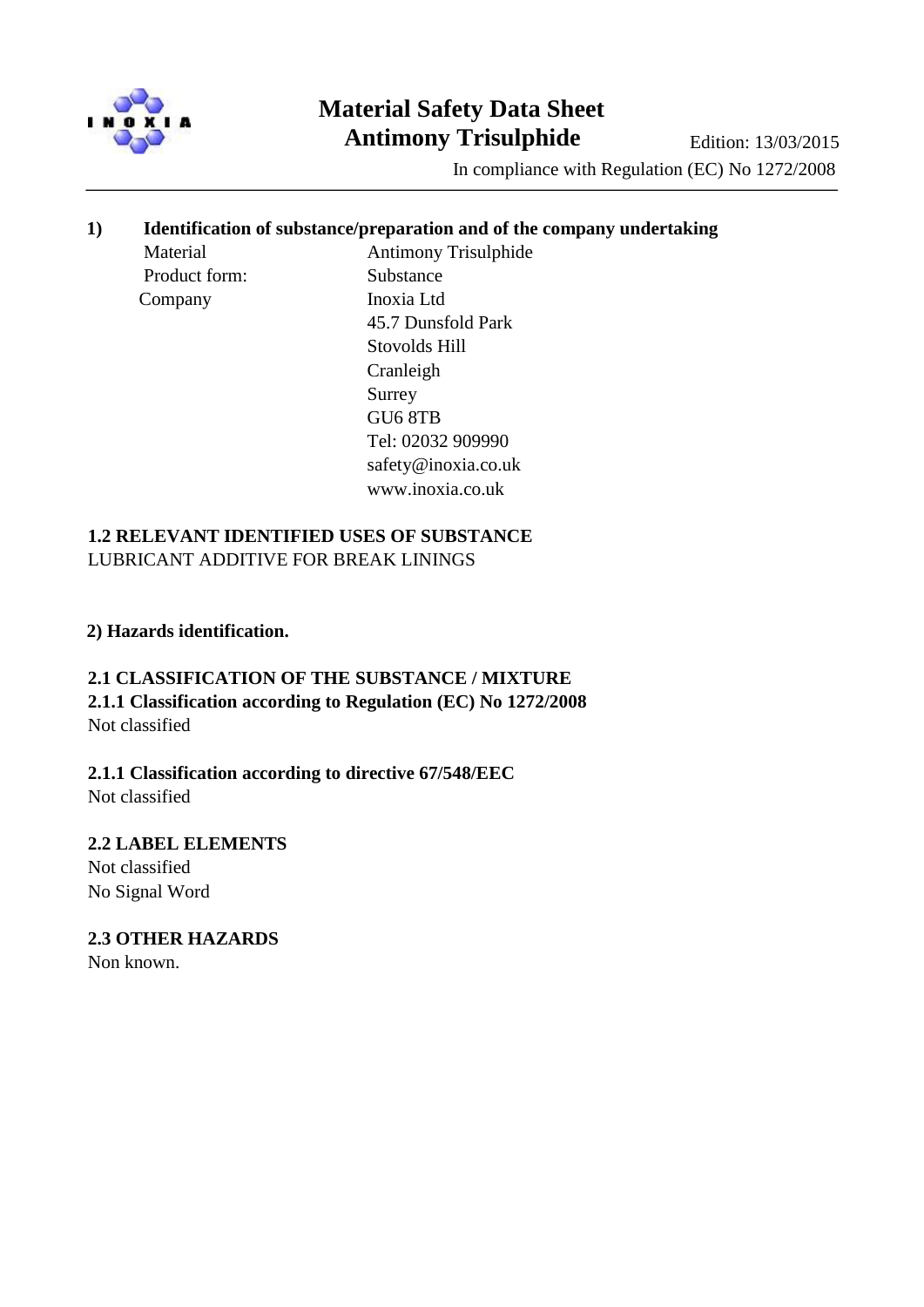## **3) Composition/information on ingredients 3.2 COMPOSITION OF MIXTURES**

| <b>Chemical</b>    | EX             | <b>CAS</b> | <b>Index</b> | $\frac{6}{6}$ | <b>REACH</b>        | <b>CLP</b>        | <b>2008DAD</b>   |
|--------------------|----------------|------------|--------------|---------------|---------------------|-------------------|------------------|
| <b>Name</b>        | No.            | No.        | No.          | Weight        | <b>Registration</b> | classification    | classification   |
|                    |                |            |              |               | No.                 | according to      | according to     |
|                    |                |            |              |               |                     | <b>Regulation</b> | <b>Directive</b> |
|                    |                |            |              |               |                     | (EC) 1272/        | 67/548/EEC       |
| <b>Antimony</b>    | $215 -$        | 1345-      |              | $>94\%$       |                     | <b>Not</b>        | <b>Not</b>       |
| <b>Trisulphide</b> | $713-$         | $04-6$     |              |               |                     | classified        | classified       |
|                    | $\overline{4}$ |            |              |               |                     |                   |                  |
| <b>Quartz</b>      | 238-           | 14808-     |              | $< 1\%$       |                     | <b>STOT RE1</b>   | Xn:R48/20 if     |
|                    | 878-           | $60 - 7$   |              |               |                     |                   | respirable       |
|                    | 5              |            |              |               |                     |                   |                  |

#### **4) First Aid Measures**

#### **4.1 DESCRIPTION OF FIRST AID MEASURES**

**Eye:** Immediately flush with clean water or eye wash solution, holding the eyelids apart for at least 15 minutes. Seek medical attention.

**Skin:** Wash affected skin immediately with plenty of water and soap. Remove contaminated clothing and wash clothing before re-using.

**Inhalation:** Remove exposed person to fresh air, keep warm and at rest. Get medical attention if discomfort continues.

**Ingestion:** Wash out mouth with water thoroughly. Do not ingest. Obtain medical attention.

## **4.2 MOST IMPORTANT SYMPTONMS AND EFFECTS, BOTH ACUTE AND DELAYED**

**Eye Contact:** May cause redness and some pain or discomfort. **Respiratory System**: May cause coughing.

## **4.3 INDICATION OF ANY IMMEDIATE MEDICAL ATTENTION AND SPECIAL TREATMENT NEEEDED**

Treat symptomatically, no special antidote required.

#### **5) Fire Fighting Measures 5.1 EXTINGUISHING MEDIA**

Non combustible product but the packaging and surrounding materials may be combustible. No limitations on extinguishing media.

## **5.2 SPECIAL HAZARDS ARISING FROM THE SUBSTANCE OR MIXTURE**

Avoid inhalation of fumes. If involved in a fire, may produce toxic fumes of SOx, metal oxides.

## **5.3 ADVICE FOR FIRE FIGHTERS**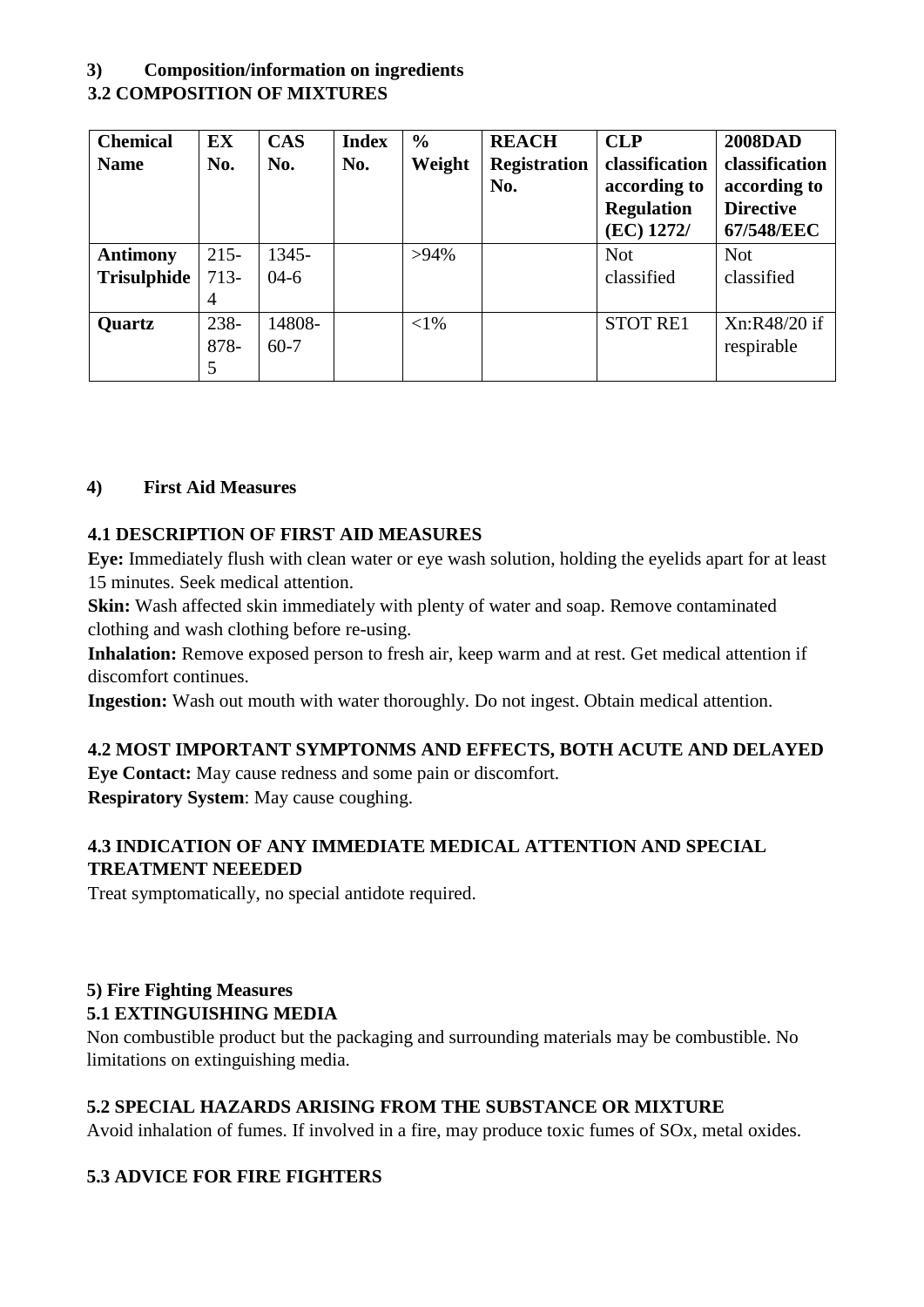Self contained breathing apparatus and full protective clothing must be worn. Use an extinguishing agent suitable for the surrounding fire.

## **6) Accidental Release**

## **6.1 PERSONAL PRECAUTIONS, PROTECTIVE EQUIPMENT AND EMERGENCY PROCEDURES**

Remove any person not involved in the emergency intervention from the affected area.

Use personal protective equipment for protection of eyes and skin.

Avoid inhalation of dust.

Respiratory equipment should be worn if dust is created.

Provide adequate ventilation.

## **6.2 ENVIRONMENTAL PRECAUTIONS**

Prevent product from entering drains, sewers or watercourses. If the product does enter the watercourse immediately alert the Environmental Agency or other appropriate regulatory body.

## **6.3 METHODS AND MATERIAL FOR CONTAINMENT AND CLEANING UP**

Avoid dry sweeping and dust creation. Collect powder using a special dust vacuum cleaner with particle filter. Transfer to a suitable labelled container for disposal according to local regulations. After collection of spillage wash affected area with water but do not let contaminated water enter the drains, sewers or watercourses.

## **6.4 REFERENCE TO OTHER SECTIONS**

Suitable equipment for eye/face, skin and respiratory protection is quoted in section 8. Suitable methods for disposal are given in section 13.

## **7) Handling/Storage**

## **7.1 PRECAUTIONS FOR SAFE HANDLING**

In working areas do not eat, drink or smoke when using this product. Remove contaminated clothing and protective equipment before entering eating areas.

Avoid skin and eye contact, creation and inhalation of dust.

Do not breathe dust/fume/gas/mist/vapours/spray.

Handle product in accordance with good industrial hygiene practice.

The use of engineering measures (e.g. local dust extraction) is recommended to provide effective dust control in order to ensure compliance with the current Occupational Exposure Limits.

## **7.2 CONDITIONS FOR SAFE STORAGE, INCLUDING ANY INCOMPATIBILITIES**

Keep in original, tightly closed packaging, in a cool and well ventilated area.

## **7.3.1 SPECIFIC END USE**

Use of this product is restricted to "professional user". Please refer to section 8 and the relevant exposure scenario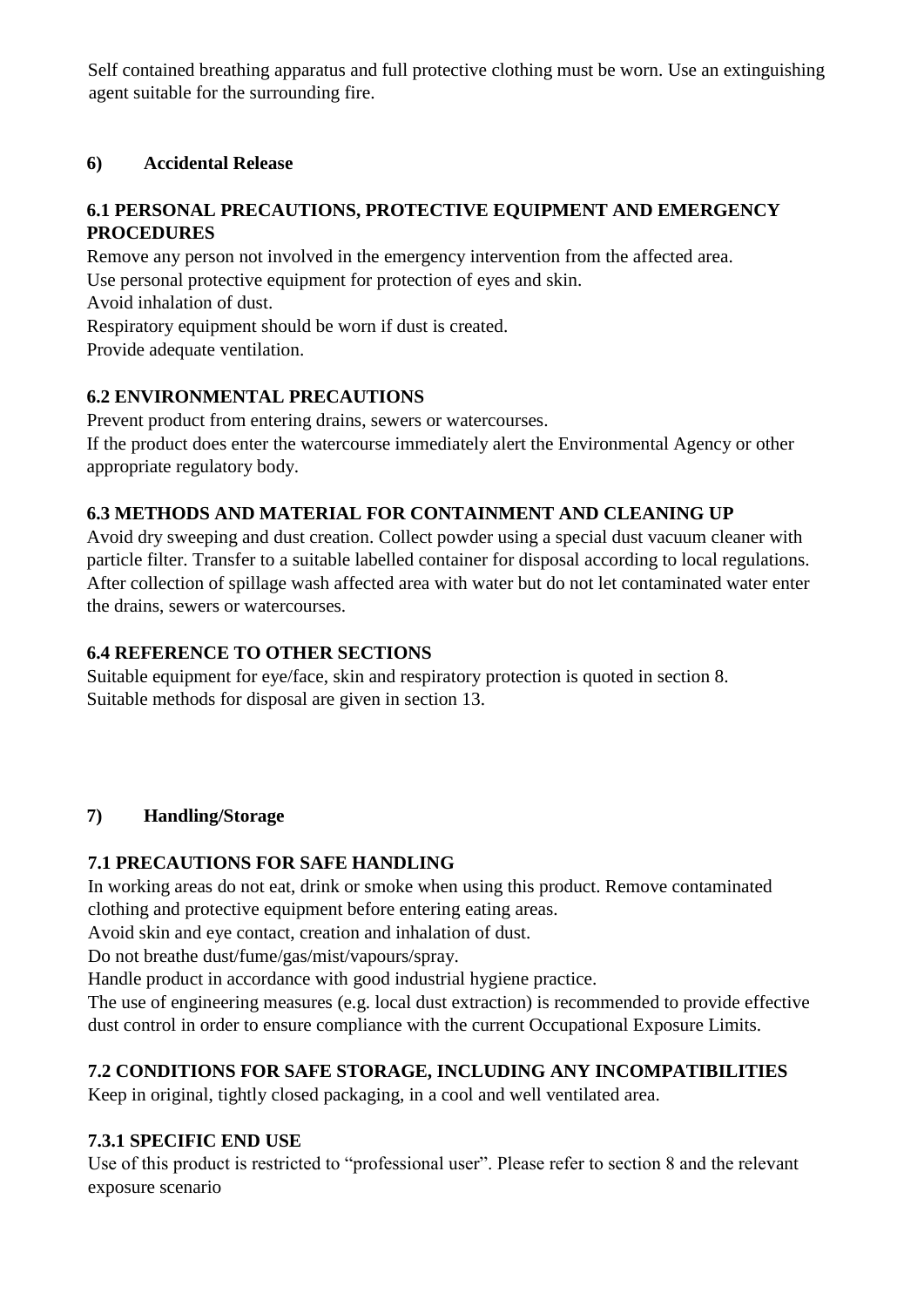## **8) Exposure Controls/Personal Protection**

## **8.1 CONTROL PARAMETERS**

| C. A.S. No. Substance |                             | <b>WEL TWA - 8Hrs</b>   |
|-----------------------|-----------------------------|-------------------------|
| 1345-04-6             | <b>Antimony Trisulphide</b> | $0.5$ mg/m <sup>3</sup> |
| 14808-60-7 Quartz     |                             | $0.1$ mg/m <sup>3</sup> |

## **8.2 EXPOSURE CONTROLS**

Respiratory: In cases of prolonged exposure to airborne dust concentrations, wear respiratory protective equipment with filter that complies with EN 149.

Hands: Protective gloves suitable for chemical products according to EN 374.

Eyes: Safety glasses compliant with EN 166.

Skin: Skin protected compounds recommended for workers who suffer from dermatitis or sensitive skin.

General: Protective overalls. Soiled clothing must be adequately laundered to avoid becoming a dust source.

## **9) Physical/Chemical Properties 9.1. INFORMATION ON BASIC PHYSICAL AND CHEMICAL PROPERTIES**

| Appearance                  | <b>Black</b> dust             |
|-----------------------------|-------------------------------|
| Odour                       | Odourless or slightly sulphur |
| Boiling point               | ~ $1150^{\circ}$ C            |
| Melting point               | $\sim 550$ °C                 |
| Flash point:                | Not applicable                |
| Density                     | 4.64g/cc at $20^{\circ}$ C    |
| Boiling point/Boiling range | $400^{\circ}$ C               |
| Flash point                 | Not applicable                |
| Density                     | 4.64g/cc at $20^{\circ}$ C    |
| Flammability                | Not readily flammable         |
| <b>Explosive properties</b> | Not applicable                |
| Solubility in water         | $0.001$ g/l at $20^{\circ}$ C |
|                             |                               |

## **9.2 OTHER INFORMATION**

None available

# **10) Stability/Reactivity**

**10.1 REACTIVITY**

Stable under normal conditions.

## **10.2 CHEMICAL STABILITY**

Stable under normal conditions.

## **10.3 POSSIBILITY OF HAZARDOUS REACTIONS**

Store separately from strong oxidisers and strong acids.  $SO<sub>2</sub>$  formation on contact with strong oxidising agents. H2S formation on contact with strong acids.

## **10.4 CONDITIONS TO AVOID**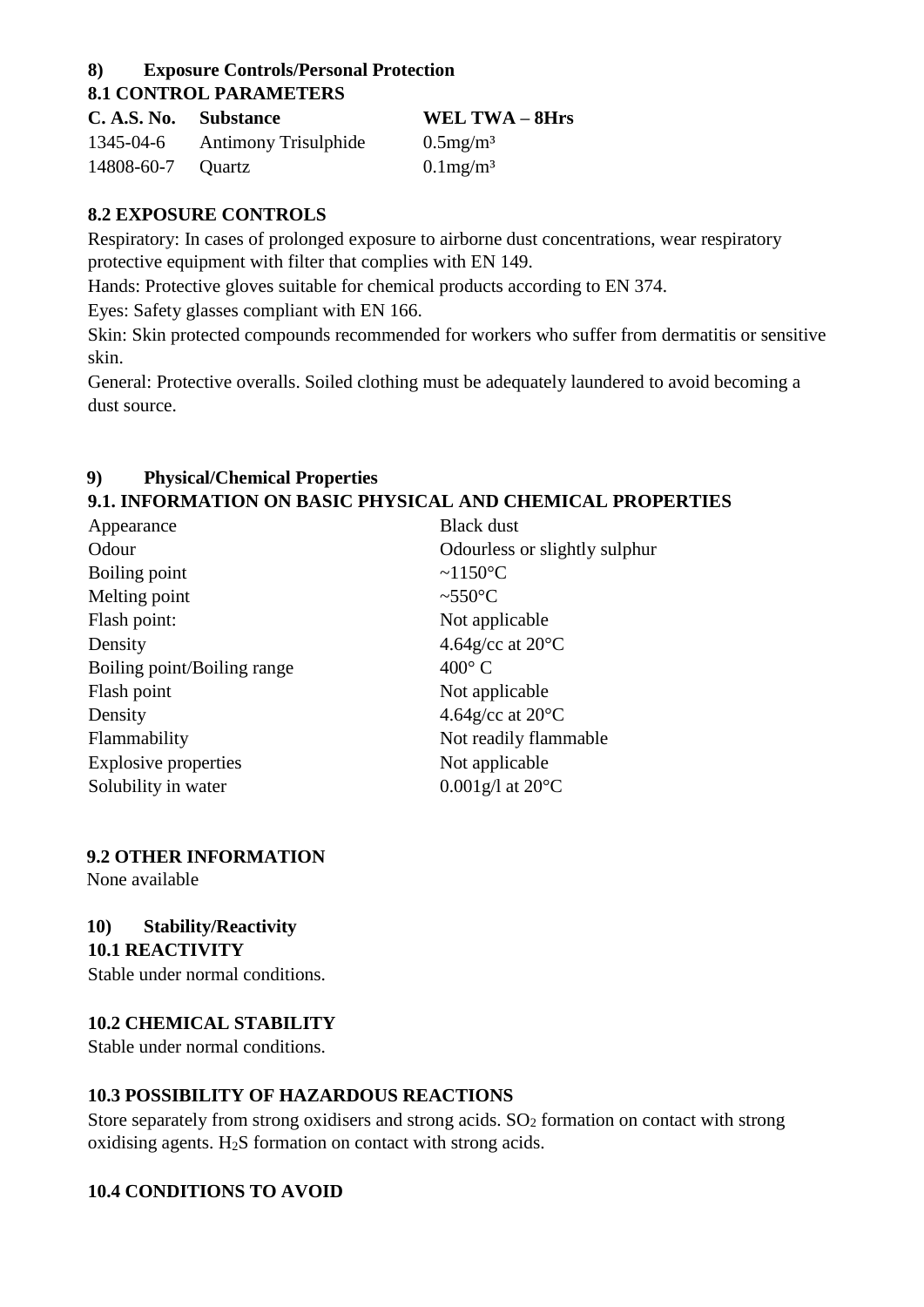None known.

#### **10.5 INCOMPATIBLE MATERIALS**

None known.

#### **10.6 HAZARDOUS DECOMPOSITION PRODUCTS**

None under normal conditions

#### **11) Toxicological Info**

## **11.1 INFORMATION ON TOXICOLOGICAL EFFECTS**

#### **11.1.1 Toxicological Data**

#### **Acute Toxicity**

LD50 rat (oral)  $>2000$ mg/kg LD50 rat (dermal)  $>2000$ mg/kg LC50 rat (inhalative)  $>5.04$ g/m<sup>3</sup>

#### **Ingestion**

Not determined.

#### **Inhalation**

Dust in high concentrations may irritate the respiratory system causing coughing.

#### **Skin Contact**

Irritating to skin for prolonged or repeated exposure.

#### **Eye Contact**

Causes irritation to eyes by friction.

#### **Target Organs**

With the concentrations of quartz being less than 1% in this product overexposure to quartz is not expected at the given concentration present, but quartz / cristobalite is a confirmed human carcinogen. Repeated inhalation of quartz / cristobalite overtime may cause fibrotic lung disease and respiratory cancer.

# **12) Ecological Information**

#### **12.1 TOXICITY**

LC50 96 hours Fish Not determined. EC50 48 hours Aquatic Not determined.

## **12.2 PERSISTANCE AND DEGRADIBILITY**

Not determined.

## **12.3 BIOACCUMULATIVE POTENTIAL**

Not determined.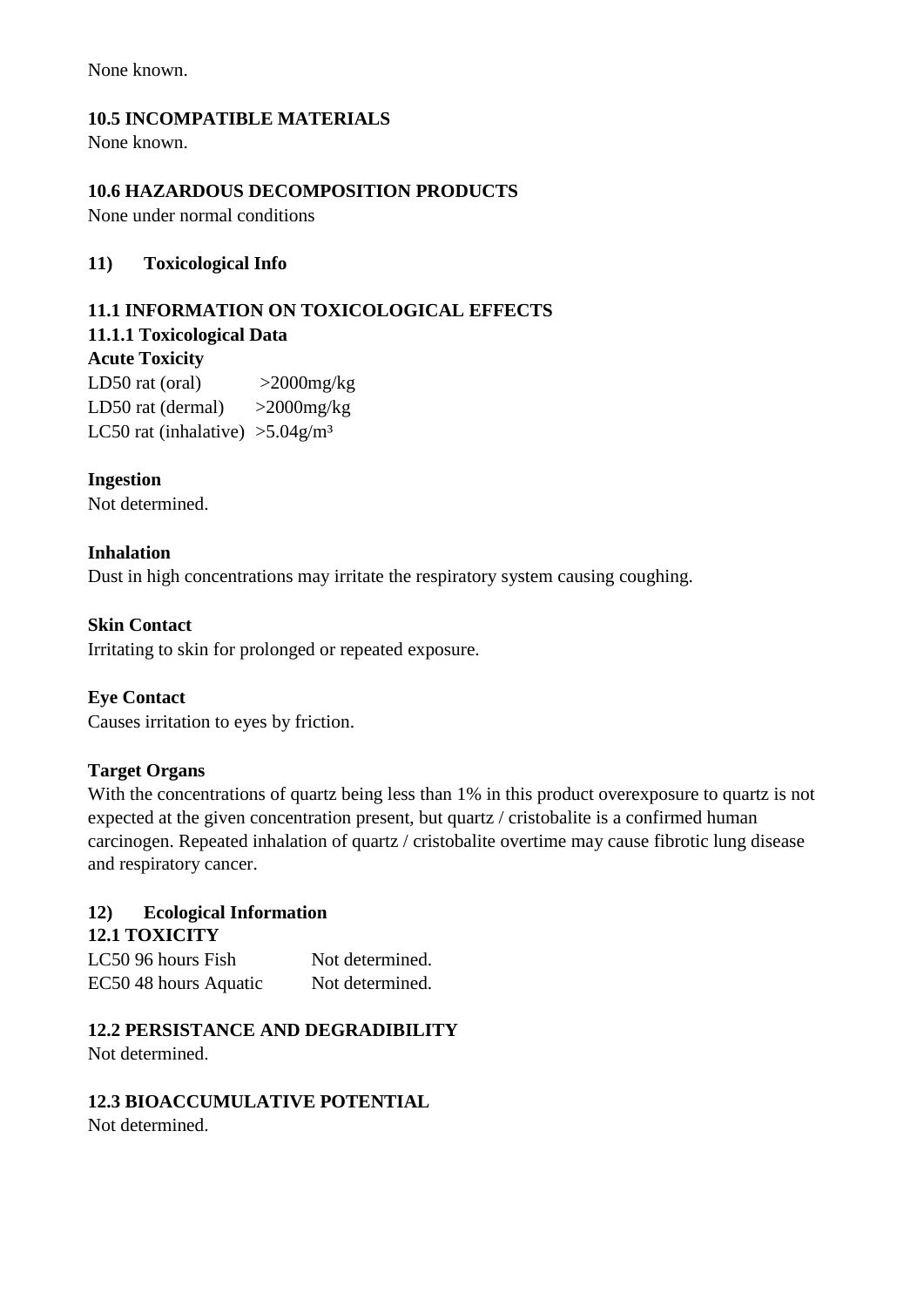## **12.4 MOBILITY IN SOIL**

Not determined.

#### **12.5 RESULTS OF PBT AND vPvB ASSESSMENT**

Not determined.

## **12.6 OTHER ADVERSE EFFECTS**

By intended use and observance of regulations / advices for storage and handling no adverse effects are expected.

#### **13) Disposal Considerations**

#### **13.1 WASTE TREATMENT METHODS**

Dispose of according to national / regional legislation. For disposal inside the EU the relative European Waste Catalogue code must be used. Empty packaging must be disposed of as the contained material.

#### **14) Transport Information**

#### **14.1 UN-NUMBER**

Not applicable.

#### **14.2 UN PROPER SHIPPING NAME**

Not applicable.

## **14.3 TRANSPORT HAZARD CLASSES**

Not classified.

#### **14.4 PACKING GROUP**

Not classified.

## **14.5 ENVIRONMENTAL HAZARDS**

Not classified.

## **14.6 SPECIAL PRECAUTIONS FOR USER**

Non known.

## **14.7 TRANSPORT IN BULK ACCORDING TO ANNEX II OF MARPOL 73/78 AND THE IBC CODE**

Not applicable.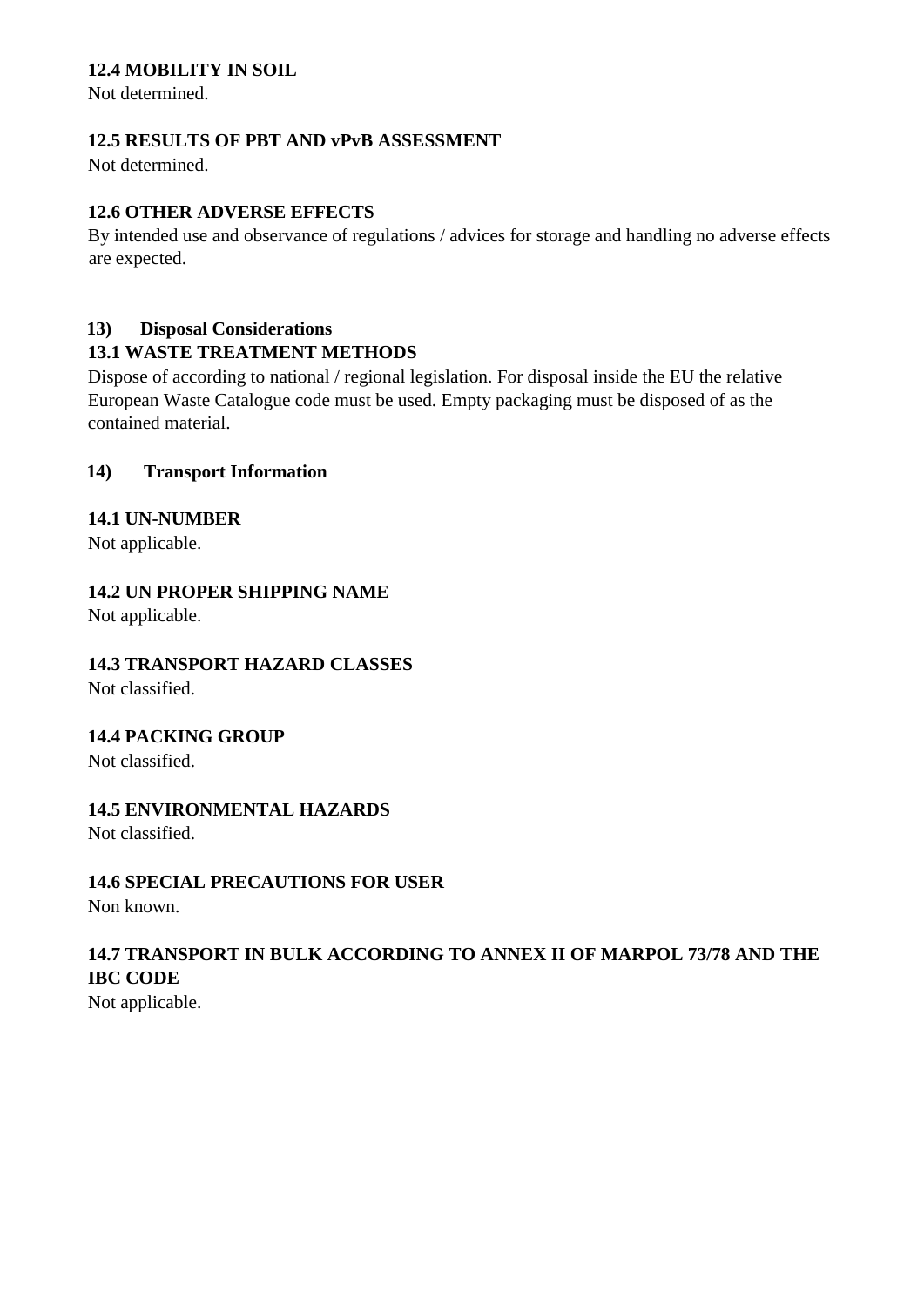#### **15.1 EU REGULATIONS**

**Regulation (EC) No. 2037/2000 (substances that deplete ozone)** Not applicable

**Regulation (EC) No. 850/2004 (persistent organic pollutants)** Not applicable

**Regulation (EC) No.689/2008 (concerning the export and import of dangerous chemicals)** Not applicable

**Regulation (EC) No. 1272/2008 (classification, Labelling and Packaging of substances and mixtures)** Not applicable

#### **Source of Reference for OELs**

HSE EH40 for Workplace Exposure Limits

#### **15.2 CHEMICAL SAFETY ASSESSMENT**

No chemical safety assessment has been carried out by the supplier.

#### **16) Other Information**

#### **(i) Indication of changes**

Changes made to data sheet to comply with changes to regulation (EC) No 1272/2008 on the classification, labelling and packaging of substances and mixtures. This MSDS was last reviewed: June 2008.

#### (**ii) Abbreviations and acronyms**

WEL TWA – 8Hrs – Workplace Exposure Limits Time Weighted Average – 8 Hours PBT – Persistent, Bio accumulative and Toxic. vPvB – very Persistent very Bio accumulative. STOT RE1 – Specific Target Organ Toxicity Repeated Exposure Category 1. LC50 – Lethal concentration 50%  $LD50 - Lethal$  dose  $50%$ 

#### **(iii) Key Literature References and Sources of Data**

Guidance Note EH40 Occupational Exposure Limits is published annually by the Health and Safety Executive. The latest relevant limits should be observed.

HS(G) 37 1993 "An introduction to Local Exhaust Ventilation" and Guidance Note EH44 2013 "Dust in the Work Place" are both available from HM Stationery Office.

Advice on respiratory protective equipment is also given in BS EN 529:200.

EN166 : 2002 Personal Eye Protection.

EN 374-3 2003: Determination of Resistance to Permeation by Chemicals.